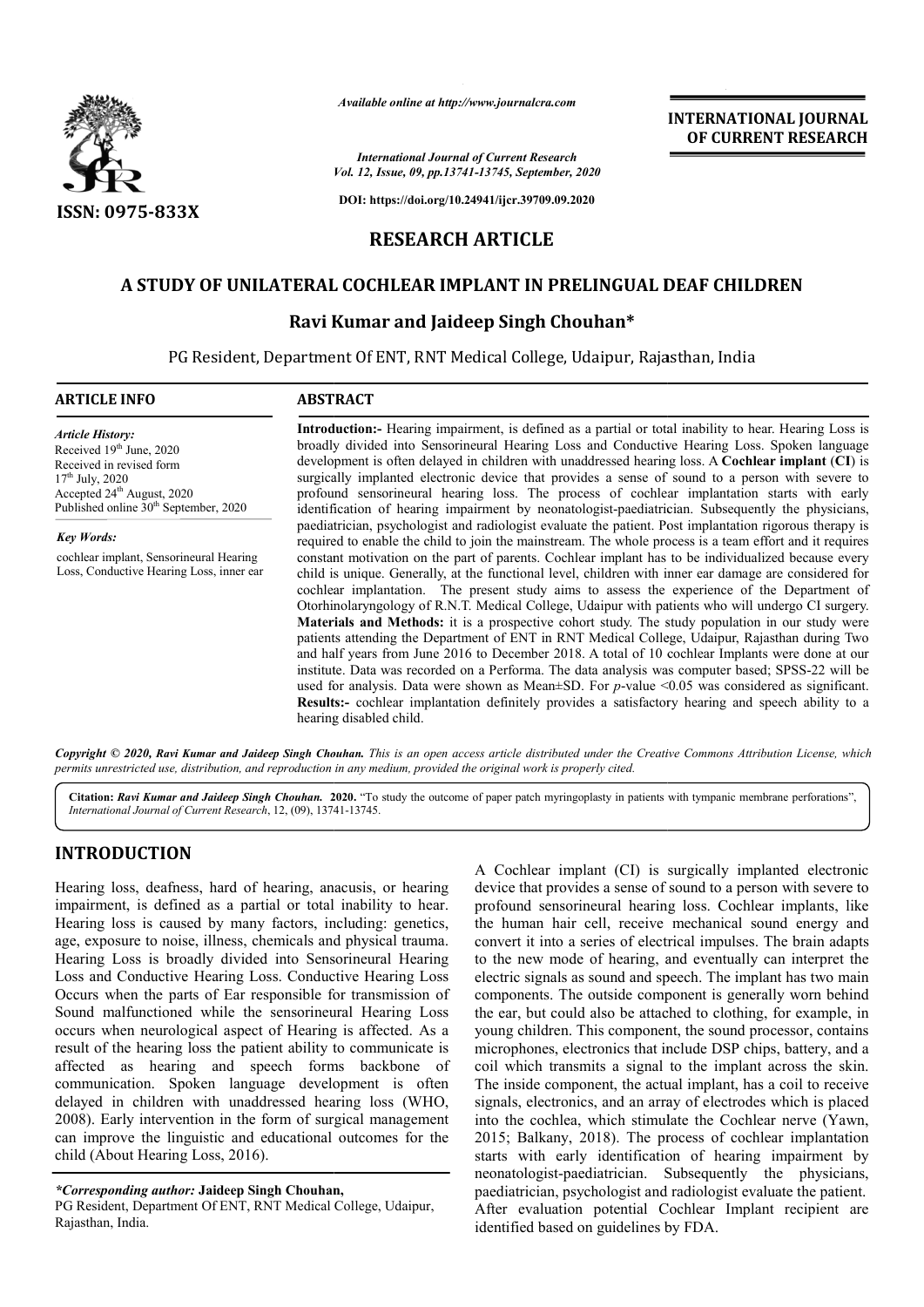Post implantation rigorous therapy is required to enable the child to join the mainstream. The whole process is a team effort and it requires constant motivation on the part of parents. Multiple Studies shows that the acquisition of language and communication skills in individuals with deafnessthrough cochlear implant (CI) confers greater benefits compared to conservativehearing aids (Niparko, 2000). Cochlear implant has to be individualized because every child is unique. Generally, at the functional level, children with inner ear damage are considered for cochlear implantation. The present study aims to assess the experience of the Department of Otorhinolaryngology of R.N.T. Medical College, Udaipur with patients who will undergo CI surgery.

# **MATERIALS AND METHODS**

**Study population:** The study population in our study were patients attending the Department of ENT in RNT Medical College, Udaipur, Rajasthan.

**Duration of study:** Two and half years from June 2016 to December 2018. A total of 10 cochlear Implants were done at our institute.

#### **Inclusion criteria**

- Severe to Profound Hearing loss in Bilateral Ear.
- Below 6 years of age
- Patient consenting to participate in the study.

#### **Exclusion criteria**

- Agenesis of Cochlea
- Absent cochlear Nerve
- Age above 6 years
- Active infection in ear
- Patient not consenting to participate in the study.

**Methods of collection of data:** The study was a prospective cohort study and it was carried out by means of information obtained from patients who underwent CI Surgery in the Department of Otorhinolaryngology of RNT Medical College, Udaipur. The various parameters that were analysed were duration of deafness, type of implant, classification of the deafness, age, and gender. The patients were selected for cochlear implantation after thorough evaluation of their type and degree of hearing loss, lack of benefit with hearing aids, radiological analysis of the temporal bone–cochlear anatomy for feasibility for implantation, adequate parental motivation for habilitation and the possibility/accessibility of pre-and post implantation habilitation/therapy and programming centers.

**Data analysis**: Data was recorded on a Performa. The data analysis was computer based; SPSS-22 will be used for analysis. Data were shown as Mean±SD. For *p*-value <0.05 was considered as significant.

#### **Selection and evaluation of patients:**

**Audiologic assessment:** Candidacy for cochlear implantation relies heavily upon the audiologic evaluation. In young children a battery of tests are being employed to evaluate the need for cochlear Implant. Some common tests being employed are as follows**Auditory Brainstem Response Testing (ABR):** This is the test of choice in children under 6 months of age. The ABR follows neuromaturation of the central auditory nervous system and shows wave latency changes until about 18 months of age.

**Otoacoustic Emission Testing (OAE):** OAEs give us the ability to view the functioning of the cochlea, although not without contribution of the middle ear. OAEs may be absent due to middle-ear dysfunction, resulting in inability of the emission to be transmitted, or to sensory hearing loss affecting production of the emission. Prediction of hearing levels is not possible by measuring OAE. OAFs are classified according to whether there is a stimulus used to record them.

Spontaneous Otoacoustic Emissions (SOAEs) are recorded when no stimulus is present.

Evoked Otoacoustic Emissions (EOAEs) are recorded following a stimulus.

The two clinically useful EOAEs are:

Transient Evoked Otoacoustic Emissions **(TEOAEs)**,

Distortion Product Otoacoustic Emissions **(DPOAEs)**,

**Medical assessment:** A detailed history and examination was conducted to evaluate the cause of the hearing loss, including prenatal and perinatal history to assess for risk factors some of which include TORCH infections (toxoplasmosis, other [syphilis, varicella-zoster, parvovirus B19], rubella, cytomegalovirus [CMV] and herpes infections), teratogens, prematurity, low birth weight, low APGAR scores, hyperbilirubinaemia, sepsis, meningitis and the administration of ototoxic medications.

**Imaging protocols for cochlear implant:** Cochlear implant radiology is an indispensable part of cochlear implant work up. Candidacy can be finalized only after complete radiology of the temporal bone and brain has been performed. Radiological Imaging has immense role in pre-operative workup, surgical planning, implant selection and preparation for any surgical complication. After a definitive audiological diagnosis of bilateral severe to profound sensorineural hearing loss patients were advised to undergo both HRCT scan and MRI of temporal Bone (Mohamad Hasan Alam-Eldeen).

**HRCT Protocol:** Pathologies of mastoid as mastoid sclerosis, middle ear disease, otosclerosis, Paget's disease, post meningitic stenosis of the round window niche and evidence of labyrinthitis ossificans can be very well ascertained by a detailed HRCT of the temporal bone (Mohamad Hasan Alam-Eldeen).

**MRI Protocol:** MRI was useful in evaluating the soft tissue structures especially the status of fluid in the cochlear turns and the vestibular apparatus. MRI also helps in determining size of internal acoustic meatus and the cochlear aperture, the presence or absence of cochlear nerves and the pathological conditions like early stages of labyrinthitis ossificans (Kranti Bhavana and Subhash Kumar, 2000).

**Post–Operative Evaluation:** It was done using the **Revised Category of Auditory Performance (CAP**) **score** described by The Shepherd Centre based on Nottingham CI Programme, 1995.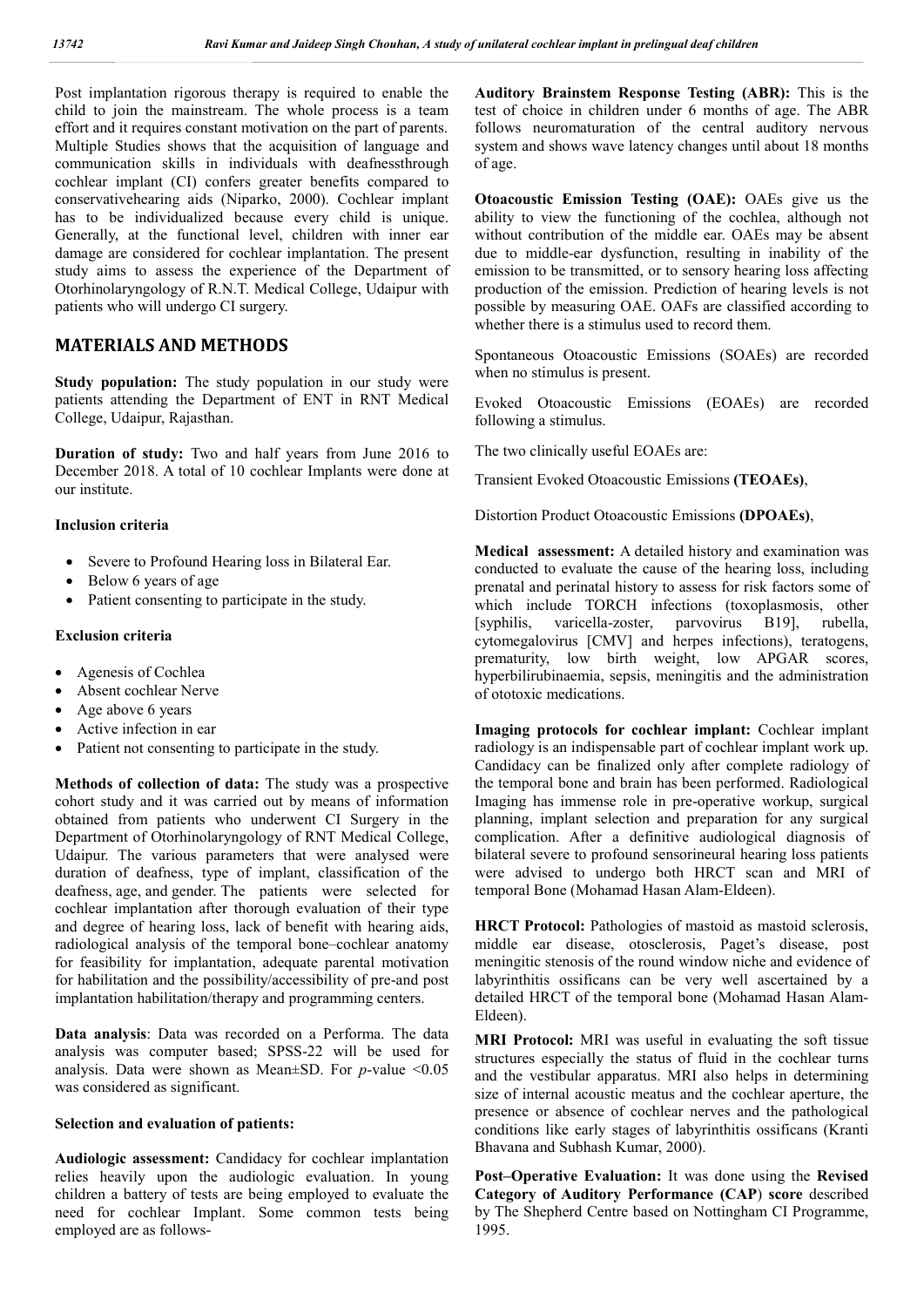#### **Table 1. Comparision Of Mean Score Of Different Scales At Different Time Duration**

| <b>Scales</b>   | Pre-operative | At 6 months     | At 12 months     |
|-----------------|---------------|-----------------|------------------|
| Mean CAP Score  | $0.5 \pm 0.5$ | $3.8 \pm 0.6$   | $7.875\pm0.6$    |
| Mean MAIS Score | $-9+1.92$     | $25.3 \pm 1.27$ | $32.25 \pm 0.66$ |
| Mean SIR Score  | .0 $\pm$ 0.0  | $2.2 + 0.4$     | $2.5 \pm 0.5$    |

| CAP Score      | Pre-op $(no. of patients)$ | At 6 month (no. of patients) | At 12 month (no. of patients) |
|----------------|----------------------------|------------------------------|-------------------------------|
| $\overline{0}$ | $5(50\%)$                  |                              |                               |
|                | $5(50\%)$                  | --                           | --                            |
| $\overline{2}$ | $\theta$                   | --                           |                               |
| 3              |                            | $3(30\%)$                    |                               |
| $\overline{4}$ | --                         | $6(60\%)$                    | --                            |
| 5              | --                         | $1(10\%)$                    | --                            |
|                |                            |                              | 2(20%)                        |
| 8              |                            | --                           | $5(50\%)$                     |
| 9              | --                         | --                           | $1(10\%)$                     |
| Not available  | --                         | $- -$                        | 2(20%)                        |

|  | Table 3. SIR Scoring At Different Time Duration |
|--|-------------------------------------------------|
|  |                                                 |

| SIR Score     | $Pre-op(no. of patients)$ | At 6 month (no. of patients) | At 12 month (no. of patients) |
|---------------|---------------------------|------------------------------|-------------------------------|
|               | $10(100\%)$               | $0(0\%)$                     | --                            |
|               | $- -$                     | $8(80\%)$                    | $4(40\%)$                     |
|               | $\overline{\phantom{m}}$  | 2(20%)                       | $4(40\%)$                     |
|               | --                        | --                           | --                            |
|               | $\overline{\phantom{a}}$  | --                           | --                            |
| Not available | $\overline{\phantom{a}}$  | --                           | 2(20%)                        |

**Table 4. Complications**

| Categories of Complication | Number of Patients |
|----------------------------|--------------------|
| Facial Nerve Paresis       |                    |
| Chorda Tympani Syndrome    |                    |
| Electrode Extrusion        |                    |
| Wound Infection            |                    |
| Tympanomeatal flap rupture |                    |

The ability to discriminate and understand speech with or without lip reading was assessed and the results were categorized accordingly and a score was given.

Similarly the **Speech Intelligibility Rating (SIR) of O' Donoghue** was utilized to measure the outcome of cochlear implantation with respect to speech, measuring' the intelligibility of speech and the quality, which might be recognizable by the listener (O'Donoghue, 2002; O' Donoghue, 2001).

**Surgical preparation & technique:** All patients were operated Under General Anaesthesia following Standard protocol.

**Post-operative management:** A mastoid dressing was applied after the operation and kept till 10 days. IV antibiotics were given till 10 days. After 10 days stitches were removed and further mastoid dressing was done. The patients were discharged thereafter.

# **RESULTS**

**Post operative Hearing and speech Assessment:** Post Cochlear Implantation Auditory receptive skills of the patients and subsequently speech developmentere measured. The Scales used were Revised Category of Auditory Performance (CAP) Scores, Speech Intelligibility Rating (SIR) Scale, MAIS Questionnaire.

Out of the 10 Patients that were operated at our institute only one patient had complication i.e. rupture of tympanomeatal flap which is a minor perioperative complication.

### **DISCUSSION**

For Profound Hearing Loss Cochlear implant is now considered a gold standard treatment. Various studies have taken place at varied universities and medical research centres to prove the efficacy of cochlear implant in treatment of deafness and its rehabilitation. Though the candidacy of cochlear implant has widened to include pre-lingual deaf, post -lingual deaf children and adults and profoundly deaf adults.

However in the present study, the cohort consists of patient of age group below 6 years of age and prelingualy deaf. The mean age of implantation is 4.851±1.265 years. Many authors have shown better outcome from the point of auditory performance and speech intelligibility in congenitally deaf children who had cochlear implantation in early childhood comparing to those operated in adulthood. A study done by Erin Schafer *et al.* 2016 in which a systematic review was performed on peer-reviewed research pertaining to factors influencing speech intelligibility of children with cochlear implants. The study concluded that the age at implantation proved the most important factor influencing a child's speech intelligibility. Earlier the child is implanted better is his speech intelligibility. Currently, the FDA has approved cochlear implantation in 12 months and older children, but some centres are implanting infants as young as 6 months.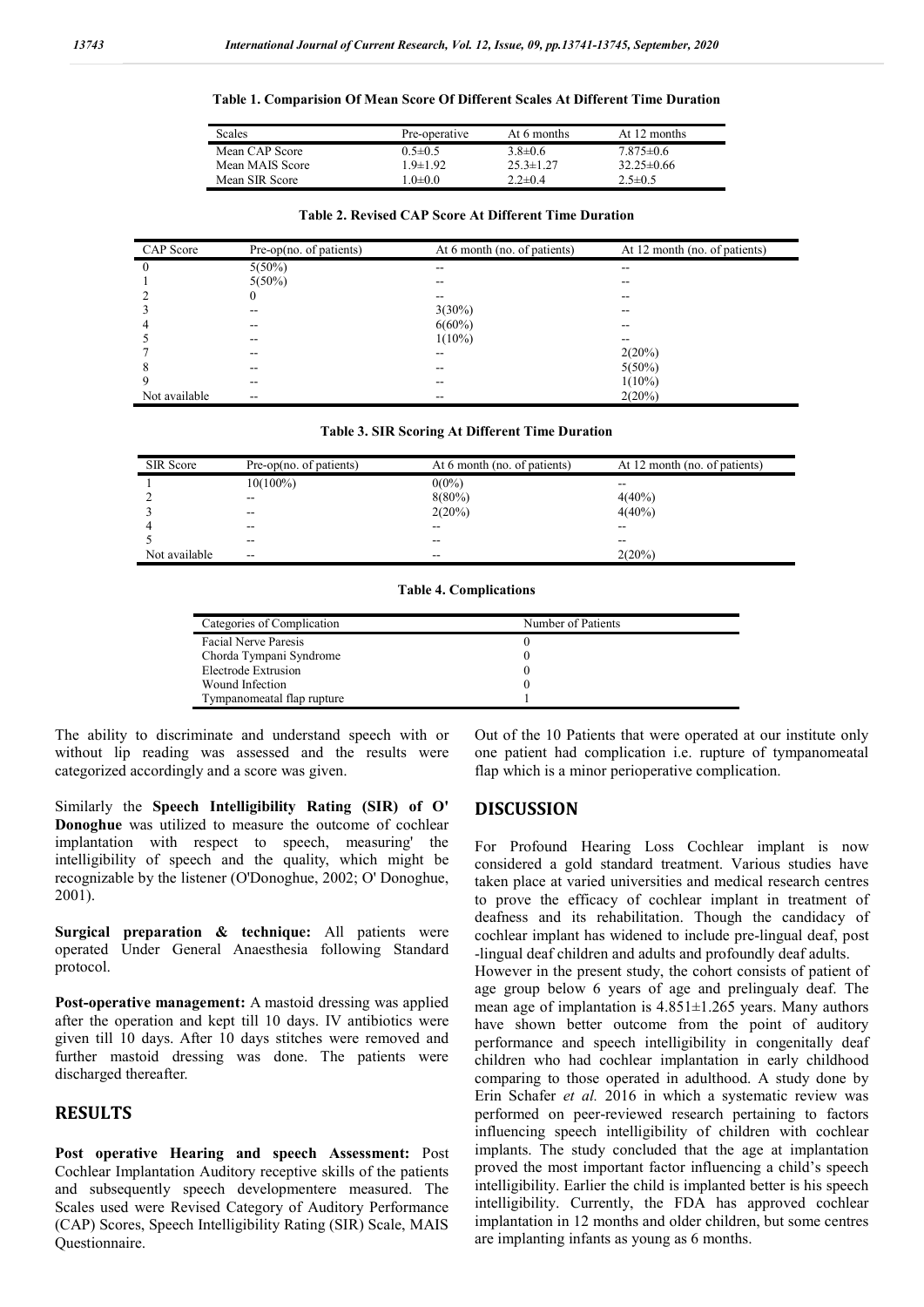In the present study The Torch screening of the cohort for etiology of sensor neural deafness shows Cytomegalovirus IgG in 4 (40 %) and HSV 2 in 2 (20 %) while 4 were of etiology Other than congenital infections. In the present Study the post cochlear implantation evaluation was done using Revised CAP Scale, MAIS Questionnaire and SIR scoring. The Scores for the cohort were obtained preoperatively then at first switch on followed by on 6 months and 12 months respectively. In the Present Study the mean pre op Revised CAP Score was 0.5  $\pm 0.5$  which means that that the cohort under study was "unaware of the environmental sounds." At the end of 6 months the revised CAP Score was raised to 3.8±0.6 which means that the cohort started to identify some environmental sounds and understood some words with addition per formatives. At the end of 12 months the revised CAP Score raised to 7.875±0.6 which means that the cohort started to respond appropriately to simple Questions. (Table-1) The percentage of children at level 3 or higher increased from 0 before surgery to 60 % and 80 % at 6 and 12 months respectively after implantation. According to a study by Huiqun Zhou el al there was and progressive increment in the mean CAP Score from 0 preoperatively to 4 at the end of 6 months and 5 at 12 months. The percentage of children at level 3 or higher increased from 0 before surgery to 73.7%, 89.5% at 6 and12 months after implantation (Mariana Cardoso Guedes).

In another study by V Sharvanan *et al.* (2013), The CAP Score which was found to be  $3.62 \pm 0.983$ . So on an average child implanted after 3 years are only able to "discriminate between speech sounds" at the end of 1 year after rehabilitation. This however when compared to the child implanted below 3 Years of age in this study showing a mean CAP Score of  $5.17\pm$ 0.072. It was found to be statistically significant. Implies that earlier implanted children have much better auditory perception compare to late implanted children. However result of the study in earlier age group could not be corroborated with ours as our cohort consists of patients of age above 3 years. In the present study the Mean SIR Score preoperatively was 1.0±0.0which means that the normal speech of the patient was unintelligible to guardians. (Table-3) At the end of 6 months the Mean SIR Score was raised to 2.2±0.4which further increased to 2.5±0.5at the end of 12 months. It means that intelligible speech is developing in single words when context &lip reading cues are available (Table-1).

According to a study by M. Bakhshaee *et al.* (2007) there was gradual increment in the mean SIR Score of his cohort. Preoperatively the cohort has Mean SIR Score of 1 which increased to 2 at the end of 6 months and further increased to 3 at the 12 months. The increase in ratings each year until the third year was statistically significant (from pre-implantation to year 1,  $p=0.000$ ; from year 1 to year 2,  $p=0.000$ ; and from year 2 to year 3, p=0.000). The children's auditory performance and speech development under the age of 4 was significantly better than those over 4 at the time of implantation ( $p<0.05$ ). Another study done by Anjan Das et al shows themean SIR score at 0 month, 6 months, 12 months of surgery was 1,1.7 and2.6 respectively (Reddy). In the present study the Mean MAIS score preoperatively was 1.9±1.92 which increased to  $25.3 \pm 1.27$  at the 6 months and  $32.25 \pm 0.66$ at the end of 12 months. In a study by Dr. Rajesh Vishwakarma *et al.* shows pre-op average MAIS questionnaire score was  $\leq 8/40$  in all implanted age groups with scores increasing over time to attain average score ranging from 34 to 37.44/40 in all implanted age groups after two years of implantation. The score increased significantly  $(p<0.05)$  in all implanted age groups from pre- to post- CI. There was positive effect of time with scores increasing on every follow-up (Rajesh Vishwakarma, 2015). Another study by Dr. V Sarvanan shows that the average Meaningful Auditory Integration Scale in children implanted before the age of 3 years was 34.88 with a standard deviation of  $\pm 2.309$  and in children whose age at the time of implantation was 3-6 years showed an average score of 27.38 with a standard deviation of ±6.2686 (Tobey, 2003). The results of these studies are comparable to our study which shows that there is gradual improvement in the MAIS score with gradual time and the implanted patient is using his environmental sounds in more meaningful way after surgery when compared to preoperatively. In our study out of 10 patients, only one patient (10 %) experience perioperative complication of tympanomeatal flap rupture. No major complication like electrode misplacement, electrode extrusion, meningitis was observed over the duration of study (Table-4). A study by Jonas Jeppesen *et al.* shows that three most common major complications were wound infection (1.6%), permanent chorda tympani syndrome (1.6%) and electrode migration/misplacement/accidental removal (1.3%). Permanent facial nerve paresis occurred following one implantation (0.3%). Transient chorda tympani syndrome (30.8%), vertigo/dizziness (29.5%) and tinnitus (4.9%) were the most frequent minor complications (Jonas Jeppesen and Christian Emil Faber, 2013).

## **Limitations**

Apart from small sample size and short period of study, result of this study cannot be corroborated on patients with cochlear malformation like common cavity deformity, cochlear hypoplasia, and incomplete partition, vestibular aqueduct enlargement because all the patients that were operated had normal cochlear anatomy.

## **Conclusion**

On the basis of the present study it was found that there is a definite improvement in the parameters used to assess hearing and speech at the end of 1 year when compared with preoperative levels. Cochlear implantation provides satisfactory hearing and speech ability to congenitally deaf children who do not benefit from traditional hearing amplification and speech therapy.

## **REFERENCES**

- About Hearing Loss*.* Centers for Disease Control and Prevention. Archived from the original on 2016-07-20*.*
- Archbold S, Lutman ME, Marshall DH. Categories of Auditory Performance. Ann Otol Rhinol Laryngol Suppl 1995; 166:312-4.
- Bakhshaee M. Speech development and auditory performance in children after cochlear implantation. Medical Journal of the Islamic Republic of Iran204:184-191, 2007.
- Balkany T, Hodges A, Telischi F, *et al.* William House Cochlear Implant Study Group: position statement on bilateral cochlear implantation. Otol Neurotol.2008
- Dr. Rajesh Vishwakarma study of mais meaningful auditory integration scale score post unilateral cochlear implantation in prelingual deaf patients. Otolaryngology Journal 2015; 53.